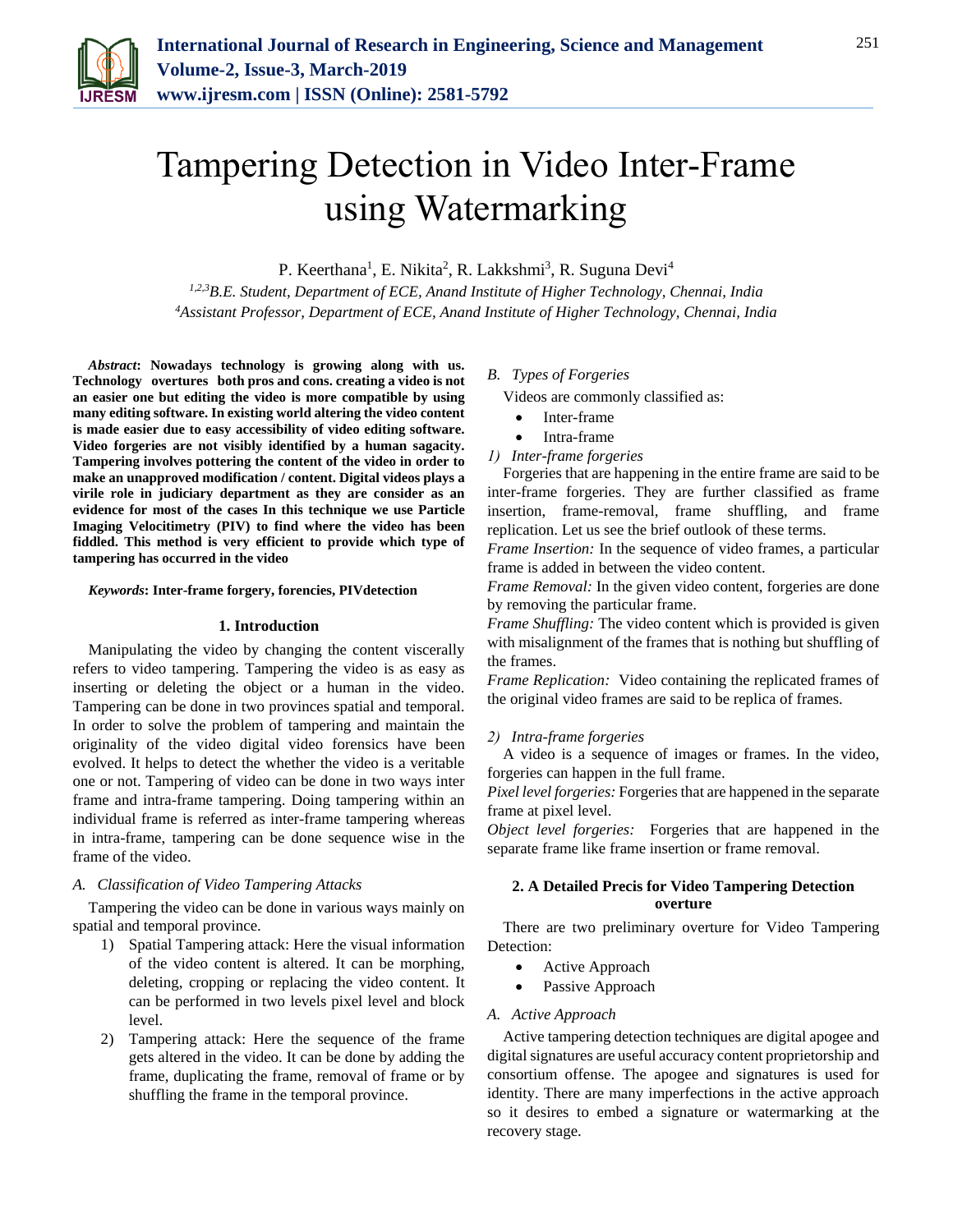

The reporting of an individual person is embedded in the recovery stage at the sending time. This terminates the utilization of active approach is the use of original hardware like specially rigged cameras. There are some problems on the durability on watermarks and signature is the cause such as compression and noise.

## *B. Passive Approach*

Passive approach is investigated as a progress in digital safeguard. The passive approach works in the opposition of the active approach. This approach works without the constraint of the particular hardware it does not desire any eyewitness information about video forgery. This approach is called as Passive-Dark Approach.

The expectation made by this overture get some video implicit tract in original videos. The spurious of a video is decorated are modified. These countenance excerpt from a video and evaluate them for various distinct ideas. To conquered the inability in the active approach the need of passive approach for video tampering detection is made. Passive approach confirms to be improved than the active dignitary. It works on the eyewitness knowledge without the use of additional knowledge sample and hardware concern. It absolutely confides on the usable forged video data and peculiar countenance left out the right of original video data.

## **3. Areas affected by video forgery**

The convention of videos in various utilization like entertainment industry, video surveillance, legal and law tutorials, advertising imprint its unparalleled role in today's life. Notwithstanding its backlash depends on the coincidence and the space location it is service.

Distinct space stirred by video forgery is:

## *A. Video Surveillance*

 Videos are accessible from the surveillance system instant at the Airports, Railway Stations, Shopping Malls. Other communal Space would be efficiently modified copying, duplicating or removing convinced article or frames within the video progression It would be achievable to embed into the video, convinced space affair or people instant at peculiar space and cameras at peculiar time. In this case, it is challenging to assure the video recycled as confirmation original one is absolutely reported by the surveillance camera.

## *B. Forensic Investigations*

The measure of objectives scrutiny and appraisal of video in contractual material. The falsification of video is to hide an incompatible affair or article or idea to be embed specious confirmation or criterion. Video confirmation can be possessed from distinct areas such as stores, restaurants, malls, banks, parks whatever may be benefits the police in distinct cases. Thus disputative analysis use of assure their boldness.

# *C. Law Enforcement*

Images and videos handle as appropriate confirmation in contractual courts and familiar ideas. It is critical to assure the authority of videos. The video confirmation has not borne any dereliction. Using this technique gangster make benefits of spurious video confirmation are hesitant in the courts and spared their suffering.

# *D. Defamation*

Video falsification in movies and campaigning has an conspicuous shock recycled to disgrace an identity or obscure fact. This is because of convention of allocation of communal publishing such as what Sapp, face book performance a brunt in our daily lives.

#### **4. Related work**

In the video forgery detection, there are various studies are increasing in order to find the video tampering. Zhang et. al [4], found a method to find video forgery by analysing ghost shadow artefact created when a particular moving object is removed from the in painting process. It is more applicable to copy in painting detection but not to inter-frame forgery detection why because this method cannot find where the particular object is forged. Connote et al [5] explicated a method for forgery detection hinge on ballistic movement of video sequence. Restriction for this particular method is that we should have projection in the object that is moving. Chao et. al. [6] described a method of frame to frame optical movement in frame insertion and frame removal. The optical movement extraction is depending on the method proposed by Bruce D. Lucas and Takeo Kanade and is generally assigned to as the Lucas-Kanade method [7]. Wang et.al. [8] done a same inquisition on inter-frame forgery detection through optical movement and aberration detecting of evaluation. Wang el at [9]. implemented the Consistency of Correlation Coefficient of Gray Values (CCCoGV) which were separated from other video frame training a Support Vector Machine (SVM) classifier to find inter-frame forgery. Wang et. al. [10] used on optical movement hinge in[6] to find forged classification based on SVM classifier. The aspect to build to teach the SVM classifier was hinge on statistical distribution count of the regiment optical values. Upadhyay et. al. [11] transacted a temporal and spatial video forgery detection hinge on SVM classification. Actual difference between the inter-frame has been retrieved and converted to binary format before distillation the statistical local information. Zheng et al. [12] proffered a potent algorithm design namely Block-wise Brightness Variance Descriptor (BBVD) to find video inter-frame tampering with accurate and minima reckoning time. This technique is hinge on block based subtraction of pixel gray values. The restriction in these methods of forger frame insertion is not relevant to the original video. This is applicable to the realistic world. Most of the techniques provided are only with accuracy of 90% and is only for detecting inserted frame.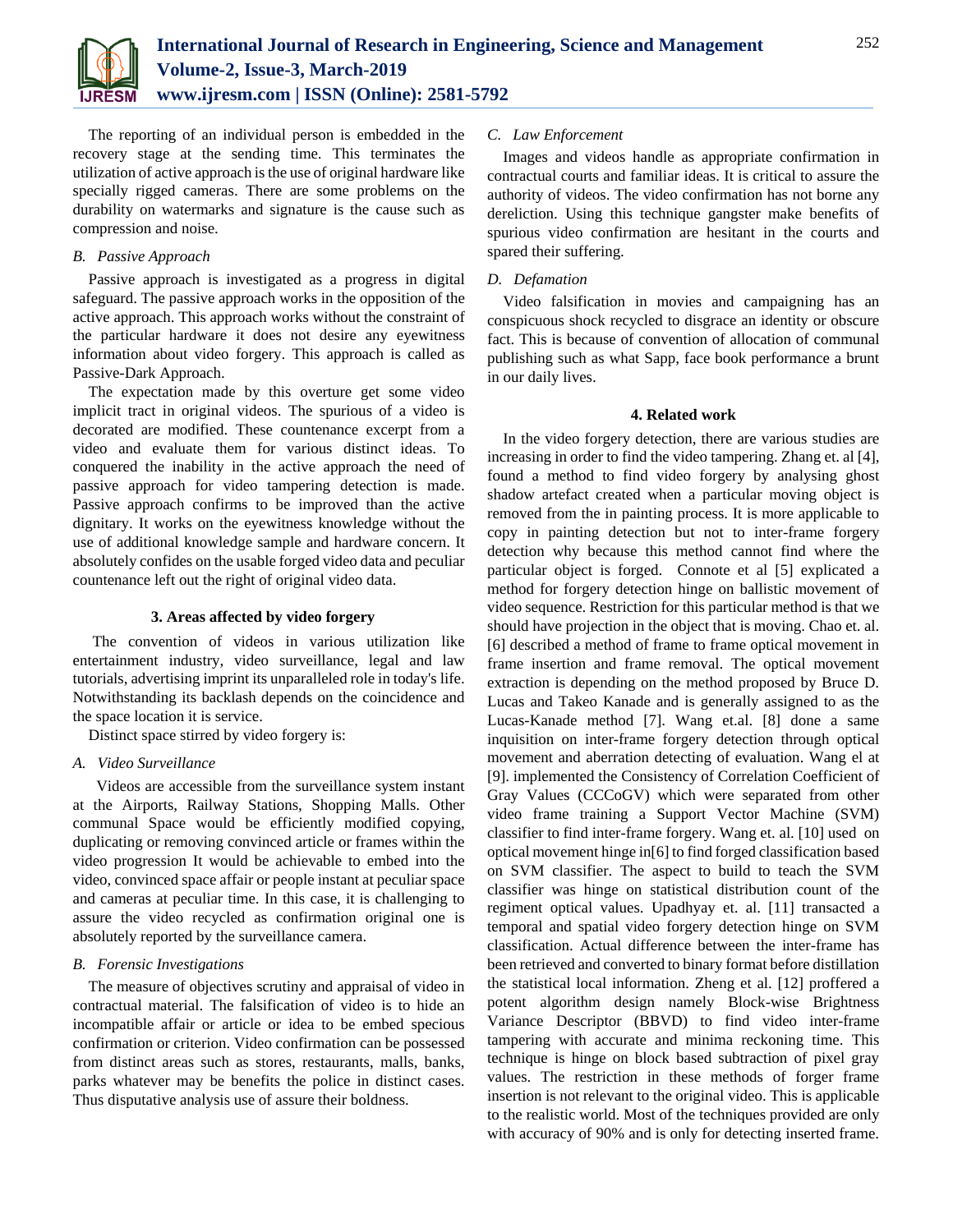

BBVD algorithm will be useful for good accuracy.

## **5. Proposed plan**

Tampered video can be detected using displacement field. Here the inter-frames are compared in a sequence wise using cross correlation. It is done by Fast Fourier transform window.

| $P_c(u,v)=F^{-1}((F(I(x,y,t))F(I(x,y,t+1)^*))$ |     |
|------------------------------------------------|-----|
| $Argmax_{(u,v)}Re(P_c(u,v))$                   | (2) |

Where  $I(x,y,t) \& I(x,y,t+1)$  are the query windows at  $(x,y)$ position in t  $< t+1$  frame. The displacement field intensity is expressed as

$$
DFIh(t)=\sum \sum |u(x,y,t)|
$$
 (3)

$$
DFI_{v}(t)=\sum \sum |u(x,y,t)| \qquad (4)
$$

Frame with low DFI value are excluded. Three frames are get sampled as a single frame with maximum DFI. It introduces some abnormalities in the DFI.

 $Pf_h(t)=(MDFI_h(t+1)$  +  $MDFI_h(t-1)/MDFI_h(t+1)$  \*MDFI<sub>h</sub>(t- $1)$ <sup>\*</sup>MDFI(t) (5)

 $Pf_v(t)=(MDFI_v(t+1)$  +  $MDFI_v(t-1)/MDFI_v(t+1)$  \*MDFI<sub>v</sub>(t- $1)$ <sup>\*</sup>MDFI(t) (6)

Discrete peaks in the feature identify the tampering type. (1) If there is no peak then video is an original one. (2) One peak in at least any one sequences indicates the deletion of frame. (3) Two peak in the sequences indicates the frame duplication. Frame of are of three types namely I-Frame, P-Frame, B-Frame. In I-Frame the frame is compressed without referring the other frame. B-Frame contains the data that is altered from the preceding frame. In P-Frame changes can be done in previous frame. A sequence of frame forms a Group of Pictures. It contains I-Frame with many P-Frame & B-Frames. The robustness of DPF in prediction frame is estimated. It determines the count of Block in the present, previous & next frames & finally identifies the tampered location.





Fig. 1. Example of importing video



Fig. 2. Example of frame conversion



Fig. 3. Examples of forged and original frame

#### **7. Conclusion**

In this particular method, we discussed how to perform Particle Imaging Velocitimetry. In this technique, forged frames like frame insertion, removal, shuffling, duplicating is explained briefly. It is very efficient method nowadays.

#### **References**

- [1] Ainuddin Wahid Abdul Wahab, M. A. (2014). Passive Video Forgery Detection Techniques: A Survey. 2014 10th International Conference on Information Assurance and Security. IEEE.
- [2] Staffy Kingra, N. A., "Video Inter-Frame Forgery Detection: A Survey," Indian Journal of Science and Technology, Vol. 9, 2016.
- [3] Forensics. ACM Digital Library Ashish Kumar Kushwaha, A. P. (2015). Video Forensic Framework for Video.
- [4] J. Zhang, Y. Su and M. Zhang, "Exposing digital video forgery by ghost shadow artifact," in Proc. of the First ACM workshop on Multimedia in forensics, 2009.
- [5] V. Conotter, J. O'Brien and H. Farid, "Exposing digital forgeries in ballisticmotion," in IEEE Transactions on Information Forensics and Security, vol. 7, no. 1, pp. 283-296, 2011.
- [6] J. Chao, X. Jiang and T. Sun, "A novel video inter-frame forgery model detection scheme based on optical flow consistency," in Y. Q. Shi, H. J. Kim, F. Perez-Gonzalez (eds) The International Workshop on Digital Forensics and Watermarking, Lecture Notes in Computer Science, vol 7809, Springer, Berlin, Heidelberg 2012.
- [7] B. D. Lucas and T. Kanade, "An iterative image registration technique with an application to stereo vision," in Proc. of the Imaging Understanding Workshop, pp. 121-130, 1981.
- [8] W. Wang, X, Jiang, S. Wang, M. Wan and T. Sun, "Identifying video forgery process using optical flow," Springer Berlin Heidelberg, pp.244- 257, 2013.
- [9] Q. Wang, Z. Li, Z, Zhang and Q, Ma, "Video Inter-Frame Forgery Identification Based on Consistency of Correlation Coefficients of Gray Values," Journal of Computer and Communications, vol 2, pp.51-57, 2014.
- [10] Q. Wang, Z. Li, Z. Zhang and Q. Ma, "Video Inter-Frame Forgery Identification Based on Optical Flow Consistency," Sensor & Transducers, vol. 166, no. 3, pp. 229-234, 2014.
- [11] S. Upadhyay and S. K. Singh, "Learning Based Video Authentication using Statistical Local Information," International Conference on Image Information Processing, 2011.
- [12] L. Zheng, T. Sun, Y. Q. Shi, "Inter-frame video forgery detection based on block-wise brightness variance descriptor," Springer International Publishing, pp. 18-30, 2014.